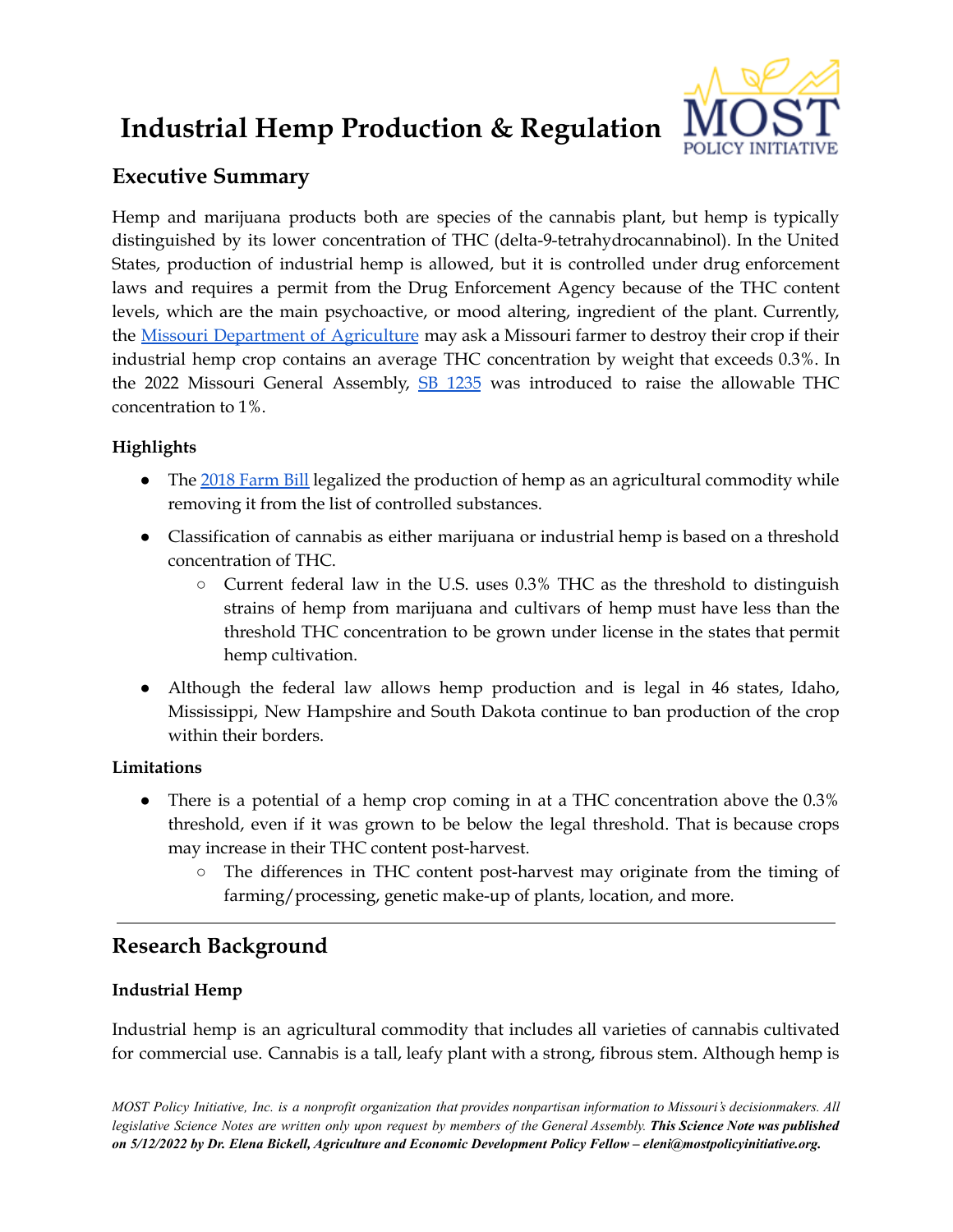the same plant species as marijuana, it is genetically different and is distinguished by its use and chemical makeup.<sup>1</sup> Hemp has long been cultivated for non-drug use in the production of industrial and other goods. The global market for hemp consists of more than 25,000 products, including foods and beverages, cosmetics and personal care products, nutritional supplements, fabrics and textiles, yarns and spun fibers, paper, construction and insulation materials, and other manufactured goods. 1

Most of the parts of a hemp plant can be used in different capacities and it can be grown as a fiber, seed, or other purpose crop (**Figure 1**). <sup>1</sup> For example, while the hemp stalk can be used for textiles, paper, and building materials, its stalk hurds (coarse parts of hemp) and leaves can be in various other applications such as animal bedding, raw material inputs, low-quality papers, and composites. 1



**Figure 1.** Modern Uses for Industrial Hemp. 1

## **Regulations for Hemp Production**

Industrial hemp was grown commercially in the United States and the industry thrived in Kentucky, Missouri, and Illinois from the 1850s through the World War II era, but its cultivation was prohibited in the 1950s and 1960s.<sup>2</sup> During WWII, the U.S. government encouraged farmers to grow hemp for ropes for the U.S. Navy. The 2018 [Farm](https://www.federalregister.gov/documents/2021/01/19/2021-00967/establishment-of-a-domestic-hemp-production-program) Bill reclassified hemp production as an agricultural commodity and removed it from the list of controlled substances, as long as the levels of THC are at or below the threshold of 0.3%. <sup>3</sup> Although the federal law allows hemp production, Idaho, Mississippi, New Hampshire, and South Dakota continue to ban production of the crop within their borders.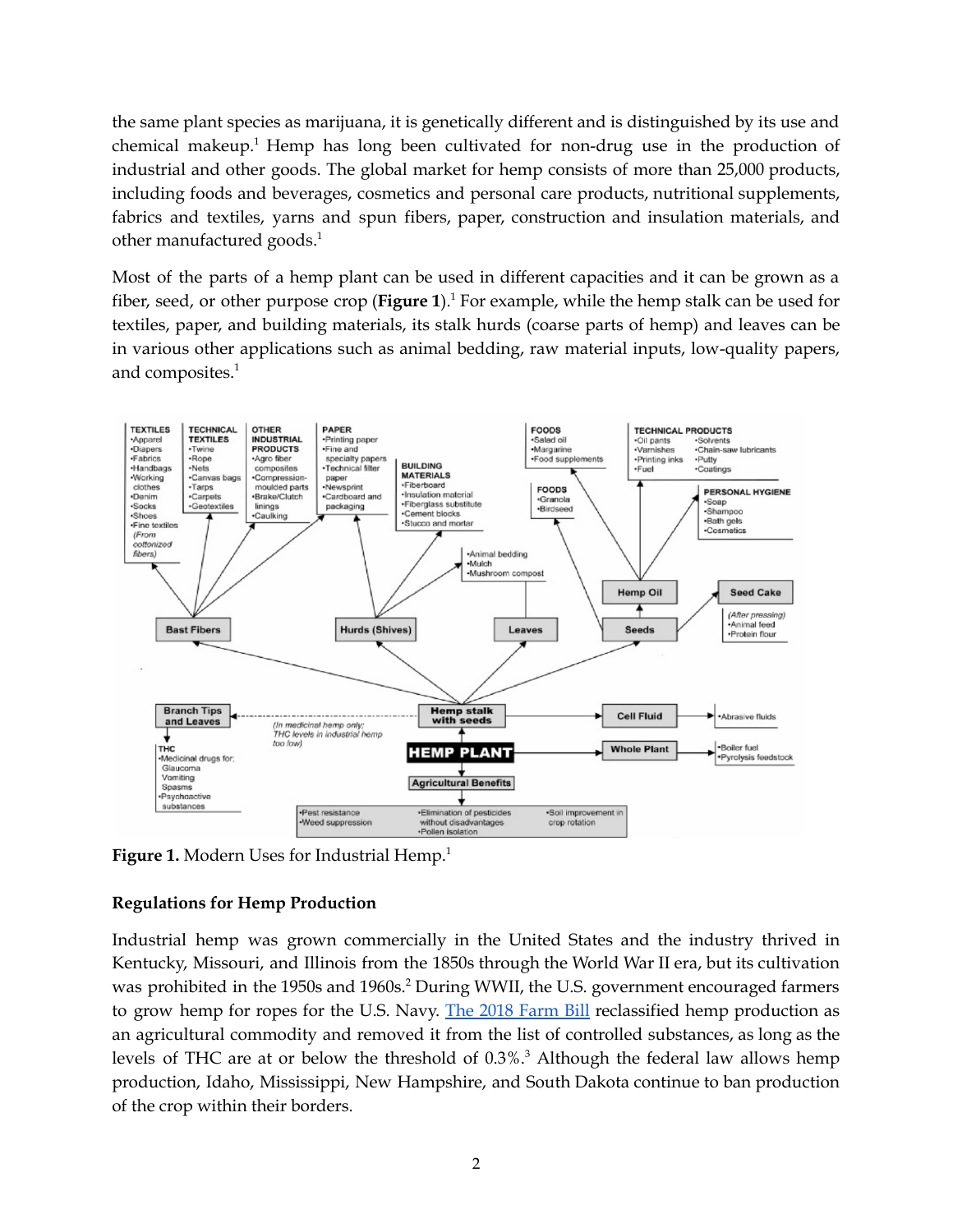#### **Hemp Production**

Production refers to the cultivation, propagation, harvesting, and/or manufacturing of industrial hemp. Cultivated industrial hemp plants usually consist of a spindly main stalk covered with leaves. Considered a low-maintenance crop, hemp plants typically reach between 6–15 feet in height. Depending on the purpose, variety, and climate, the period between planting and harvesting ranges from 70 to 140 days. 4

One acre of hemp can yield an average of 700 pounds of *grain*, which in turn can be pressed into about 22 gallons of oil and 530 pounds of meal. The same acre will also produce an average of 5,300 pounds of *straw*, which can be transformed into approximately 1,300 pounds of *fiber*. 1 Industrial hemp may be an excellent rotation crop for traditional crops because it suppresses weeds and decreases outbreaks of insect and disease problems. Hemp may also rebuild and condition soils by replacing organic matter and providing aeration through its extensive root system. 4

#### Production in Missouri

Because hemp has not been commercially grown in Missouri for decades, there is limited research and field data on hemp production given Missouri's climate and soils. It is also unknown what production system is most desirable/suitable for planting, growing and harvesting in Missouri for each type of industrial hemp and the pressure from insects, weeds, and diseases are unknown for industrial hemp under Missouri's climate. Currently, no chemical solutions (herbicides, insecticides, and fungicides) are labeled for pest management in industrial hemp, so there are limited control methods.<sup>8</sup> Eligible producers can apply for crop insurance programs, including the [Whole-Farm](https://www.rma.usda.gov/en/Policy-and-Procedure/Insurance-Plans/Whole-Farm-Revenue-Protection) Revenue Protection and Multi-Peril Crop Insurance [coverage,](https://www.rma.usda.gov/en/Policy-and-Procedure/Insurance-Plans/Whole-Farm-Revenue-Protection) under certain restrictions. Eligible hemp producers may also be eligible for [farm](https://www.fsa.usda.gov/programs-and-services/farm-loan-programs/index) [loans,](https://www.fsa.usda.gov/programs-and-services/farm-loan-programs/index) and NRCS [conservation](https://www.nrcs.usda.gov/wps/portal/nrcs/main/national/programs/) programs, including the [Environmental](https://www.nrcs.usda.gov/wps/portal/nrcs/main/national/programs/financial/eqip/) Quality Incentives [Program](https://www.nrcs.usda.gov/wps/portal/nrcs/main/national/programs/financial/eqip/), [Conservation](https://www.nrcs.usda.gov/wps/portal/nrcs/main/national/programs/financial/csp/) Stewardship Program.<sup>3</sup>

The industrial hemp industry is in its early stages in the U.S., and market pricing will evolve over time. Given the potential profit, most farmers who have adopted industrial hemp early have targeted CBD or Cannabidiol production. Currently, the FDA has approved one plant-based marijuana drug (Epidiolex), which contains purified cannabidiol to help treat seizure disorders.<sup>9</sup> Available estimates show that the expected gross (not net) return of industrial hemp per acre can range from \$500 to \$36,000, with CBD production seeing the highest return. 8

#### **Limits & Testing of Producing Industrial Hemp**

Although a level of 1% THC is considered a minimum value to elicit an intoxicating effect, current laws in the U.S. use 0.3% THC as the threshold at which cannabinoid content is used to distinguish strains of hemp from marijuana. Cultivars of hemp must have less than the threshold THC concentration to be grown under license in the states that permit hemp cultivation. 5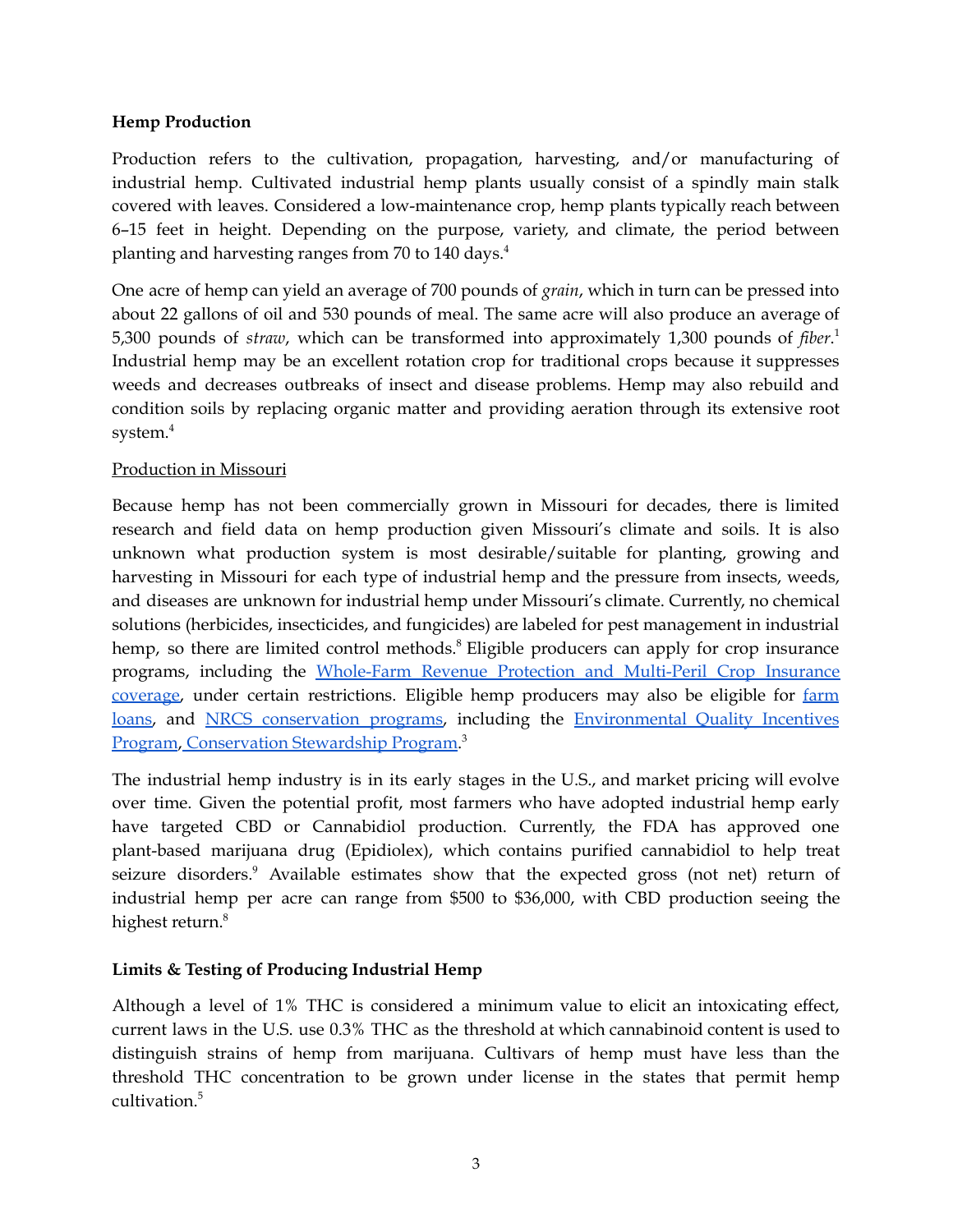However, there is a potential of a hemp crop coming in at a THC concentration above the 0.3% threshold, because seeds grown in different geographical regions can express certain traits differently; the same type of seed grown in two different parts of the country can produce crops with different THC concentrations, inadvertently pushing some growers over the THC threshold. 5

Additionally, growers who breed low-THC varieties of hemp may see the plants exhibiting higher THC percentages if the plants get hot/dry. Different temperatures, genetics make up, amounts of water, soil makeup, the location it was grown in, are all a possible cause of a hemp plant going hot and being prevented to be sold and must be disposed of. 6

In 2018 HB [2034](https://house.mo.gov/bill.aspx?bill=HB2034&year=2018&code=R) became a law (RSMo [261.265\)](https://revisor.mo.gov/main/OneSection.aspx?section=261.265) and established the industrial hemp agricultural pilot program, in accordance with federal law, to study the growth, cultivation, processing, feeding and marketing and created the Industrial Hemp Fund. Since that law came into effect, Missouri farmers have been allowed to grow hemp as an agricultural commodity, as long as it is under 0.3% in THC content. If a crop of industrial hemp contains an average THC concentration exceeding 0.3%, or the maximum concentration allowed under federal law, the Missouri Department of Agriculture (MDA) may retest the crop. If the second test indicates that a crop contains an average THC concentration exceeding 0.3%, or the maximum concentration allowed under federal law, MDA may order a producer to destroy the crop. In 2022, SB [1235](https://www.senate.mo.gov/22info/BTS_Web/Bill.aspx?SessionType=R&BillID=77303927) intends to raise the THC concentration to 1%.

#### **References**

- 1. Mark, T., Shepherd, J., Olson, D., Snell, W., Proper, S., & Thornsbury, S. (2020). Economic viability of industrial hemp in the United States: a review of state pilot programs.
- 2. Ehrensing, D. T. (1998). Feasibility of industrial hemp production in the United States Pacific Northwest.
- 3. Hemp and Farm Programs, USDA, farmers.gov, <https://www.farmers.gov/your-business/row-crops/hemp>
- 4. Agricultural Marketing Resource Center (AgMRC) , Iowa State University[,](https://www.agmrc.org/commodities-products/fiber/industrial-hemp) <https://www.agmrc.org/commodities-products/fiber/industrial-hemp>
- 5. Adesina, I., Bhowmik, A., Sharma, H., & Shahbazi, A. (2020). A review on the current state of knowledge of growing conditions, agronomic soil health practices and utilities of hemp in the United States. *Agriculture*, *10*(4), 129.
- 6. Toth, J. A., Stack, G. M., Cala, A. R., Carlson, C. H., Wilk, R. L., Crawford, J. L., ... & Smart, L. B. (2020). Development and validation of genetic markers for sex and cannabinoid chemotype in Cannabis sativa L. *Gcb Bioenergy*, *12*(3), 213-222.
- 7. National Conference of State Legislatures, State Industrial Hemp Statutes, [https://www.ncsl.org/research/agriculture-and-rural-development/state-industrial-hemp-statu](https://www.ncsl.org/research/agriculture-and-rural-development/state-industrial-hemp-statutes.aspx) [tes.aspx](https://www.ncsl.org/research/agriculture-and-rural-development/state-industrial-hemp-statutes.aspx)
- 8. Extension, University of Missouri (2019), Missouri Industrial Hemp Production, <https://extension.missouri.edu/mx73>